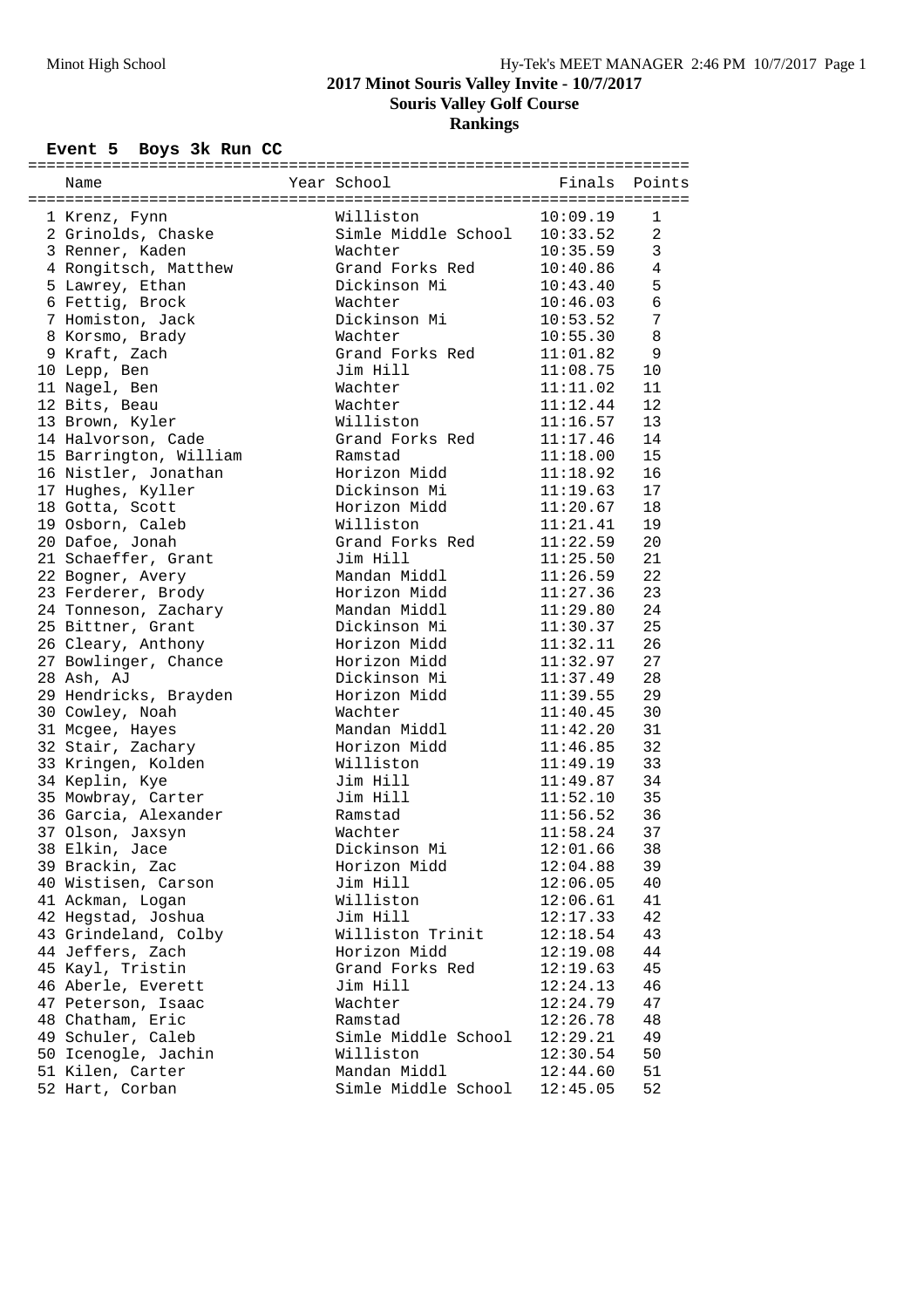#### **2017 Minot Souris Valley Invite - 10/7/2017**

**Souris Valley Golf Course**

**Rankings**

## **....Event 5 Boys 3k Run CC**

| 53 Leon, Oscar         | Williston           | 12:46.83 | 53 |
|------------------------|---------------------|----------|----|
| 54 Schroeder, Nathan   | Horizon Midd        | 12:47.67 | 54 |
| 55 Shaare, Austin      | Dickinson Mi        | 12:48.13 | 55 |
| 56 Hoffman, Isaac      | Dickinson Mi        | 12:48.60 | 56 |
| 57 Skabo, Jake         | Dickinson Mi        | 12:51.36 | 57 |
| 58 Hanzal, Kameron     | Simle Middle School | 12:58.97 | 58 |
| 59 Storsved, Andrew    | Mandan Middl        | 13:00.00 | 59 |
| 60 Seibel, Davin       | Dickinson Mi        | 13:03.00 | 60 |
| 61 Hetland, Brett      | Horizon Midd        | 13:06.00 | 61 |
| 62 Lunski, Edison      | Grand Forks Central | 13:09.00 | 62 |
| 63 Cofer, Jace         | Dickinson Mi        | 13:12.00 | 63 |
| 64 Zacher, Mason       | Simle Middle School | 13:15.00 | 64 |
| 65 March, Adam         | Williston           | 13:18.00 | 65 |
| 66 Super, Samuel       | Ramstad             | 13:21.00 | 66 |
| 67 Hyatt, Brett        | Jim Hill            | 13:24.00 | 67 |
| 68 Devero, Connor      | Dickinson Mi        | 13:27.00 | 68 |
| 69 Hale, Moroni        | Ramstad             | 13:30.00 | 69 |
| 70 Bittner, Owen       | Dickinson Mi        | 13:33.00 | 70 |
| 71 Sauvageau, Jaspar   | Dickinson Mi        | 13:36.00 | 71 |
| 72 Ricks, Trevor       | Jim Hill            | 13:39.00 | 72 |
| 73 Torres, Cody        | Dickinson Mi        | 13:41.00 | 73 |
| 74 Bozovsky, James     | Dickinson Mi        | 13:44.00 | 74 |
| 75 Ouradnik, Michael   | Simle Middle School | 13:47.00 | 75 |
| 76 Ahmann, Jayden      | Simle Middle School | 13:50.00 | 76 |
| 77 LaFavor, Justin     | Horizon Midd        | 13:53.00 | 77 |
| 78 Pederson, Jakob     | Simle Middle School | 13:56.00 | 78 |
| 79 Stennes, Donnie     | Williston           | 13:59.00 | 79 |
| 80 Helvig, Andrew      | Mandan Middl        | 14:01.00 | 80 |
| 81 Kovaloff, Riley     | Mandan Middl        | 14:02.97 | 81 |
| 82 Loris, Tucker       | Dickinson Mi        | 14:04.03 | 82 |
| 83 Thiessen, Landon    | Dickinson Mi        | 14:09.69 | 83 |
| 84 Dakken, Que         | Dickinson Mi        | 14:12.21 | 84 |
| 85 Messmer, Jerric     | Mandan Middl        | 14:14.22 | 85 |
| 86 Hepker, Kaden       | Mandan Middl        | 14:15.65 | 86 |
| 87 DeFoe, Treyton      | Watford City        | 14:24.00 | 87 |
| 88 Reilley, Owen       | Grand Forks Red     | 14:33.00 | 88 |
| 89 Marabella, Ben      | Ramstad             | 14:42.00 | 89 |
| 90 Harless, Jeremiah   | Dickinson Mi        | 14:51.00 | 90 |
| 91 Moldenhauer, Justin | Jim Hill            | 15:00.00 | 91 |
| 92 Dallum, Levi        | Grand Forks Central | 15:09.00 | 92 |
| 93 Cisneros, Caleb     | Watford City        | 15:18.00 | 93 |
| 94 Torres, Matthew     | Horizon Midd        | 15:24.00 | 94 |
| 95 Clark, Riley        | Wachter             | 15:30.41 | 95 |
| 96 Barnhart, Austin    | Dickinson Mi        | 15:32.31 | 96 |
| 97 Thomas, Reese       | Williston           | 15:33.13 | 97 |
| 98 Boiko, George       | Stoney Creek Mid    | 15:38.22 | 98 |
| 99 Lindvig, William    | Dickinson Mi        | 15:38.64 | 99 |